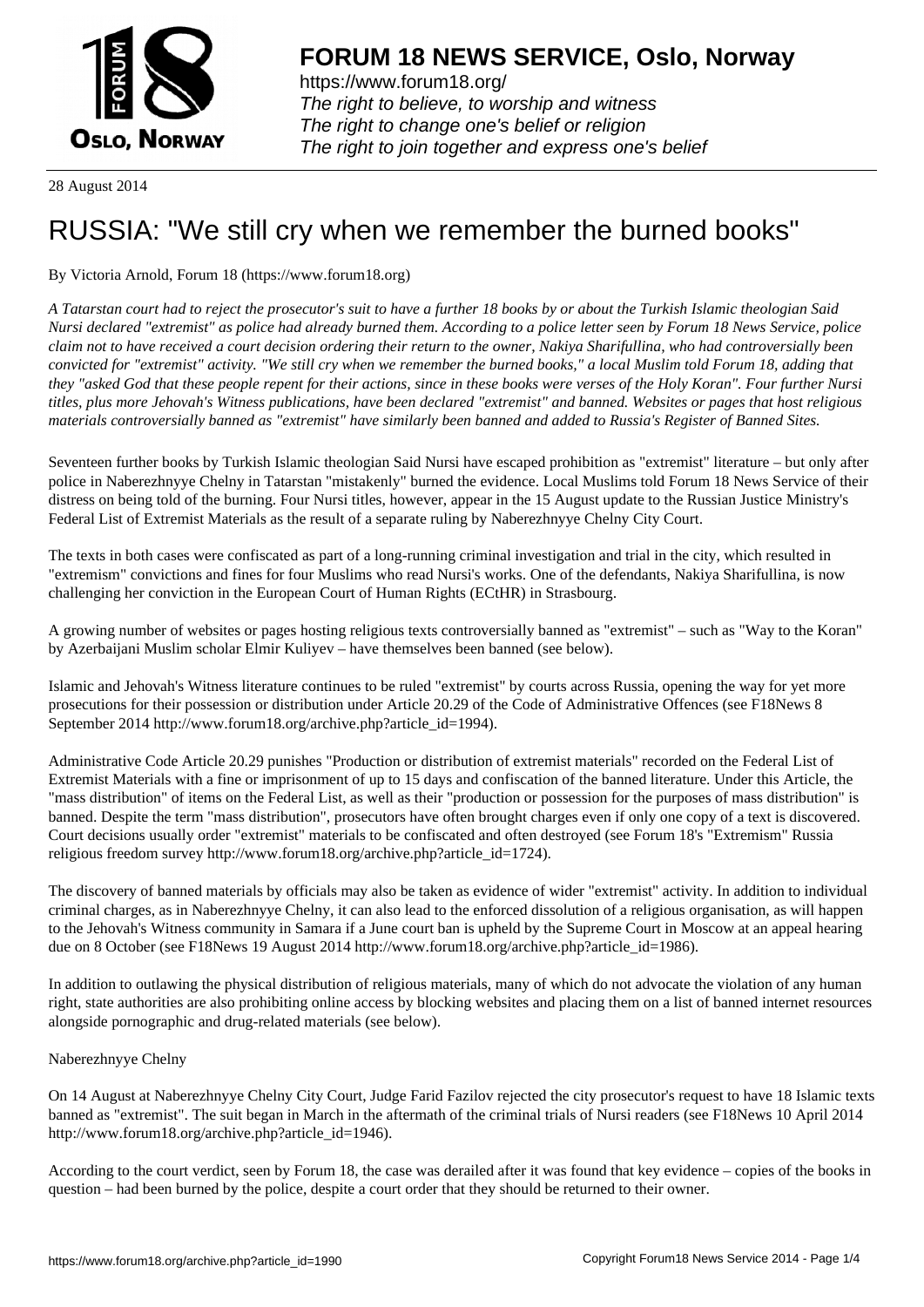Nursi" by Mary Weld (Sukran Vahide), belonged to Sharifullina, who was convicted under Criminal Code Article 282.2, Part 1 in March. Despite the fact that they were not prohibited materials, they were ordered destroyed in the same magistrate's court verdict which fined her 100,000 Roubles (16,500 Norwegian Kroner, 2,000 Euros or 2,800 US Dollars).

At Sharifullina's (unsuccessful) appeal hearing at the City Court on 23 April, however, Judge Rustam Khakimov ruled that the question of her confiscated property should be returned to Magistrate's Court No. 24 (see F18News 19 June 2014 http://www.forum18.org/archive.php?article\_id=1971).

### Book burning

Magistrate's Court No. 24 decided on 28 May that the non-prohibited books should be returned to Sharifullina.

According to a 16 June letter to Sharifullina from Police Major Lenar Badrtdinov, seen by Forum 18, this was not, however, communicated to the police. Officers proceeded to destroy the non-prohibited books along with banned Nursi titles on 5 June.

One local Muslim who reads Nursi's works was outraged at news of the book burning. "We wept, we prayed for a long time and asked God that these people repent for their actions, since in these books were verses of the Holy Koran," the Muslim told Forum 18 on 27 August. "We still cry when we remember the burned books. But the wisdom of our Creator is in everything – it turns out they cut the branch on which they sat."

The Muslim complained to Forum 18 that officials wanted to ban a "whole list of books" from among those they seized during searches. "But there were no books – they had burned them themselves."

The police telephone number given on the letter went unanswered whenever Forum 18 called on 26 and 27 August. A spokeswoman for the City Court said on 26 August that she could give no information by telephone.

Naberezhnyye Chelny police had returned non-prohibited books belonging to two other local Muslims, Ilnur Khafizov and Fidail Salimzyanov, a Nursi reader told Forum 18 from the town on 12 August. The two men were convicted in February of "extremist" activity under Criminal Code Article 282.2, Parts 1 and 2 respectively (see F18News 10 April 2014 http://www.forum18.org/archive.php?article\_id=1946).

In the course of the investigation, however, religious books were seized from the homes of more than 30 people who were not later brought to trial, and who have not yet regained their property.

### Four more Nursi editions banned

Although the 18 titles by or about Nursi under threat of prohibition in Naberezhnyye Chelny have evaded an "extremism" designation, seven have already been banned in other editions by courts in Moscow and Kaliningrad in 2007 and 2012 respectively (see F18News 27 March 2013 http://www.forum18.org/archive.php?article\_id=1818).

Another – "The Flashes", though possibly in a different edition – is among four texts from Nursi's Risale-i Nur (Messages of Light) collection added to the Federal List on 15 August. The other three are "Guide for Youth" (already banned in two further editions in Kaliningrad), "Message for the Sick", and "The Pleasures of Faith and the Progress of Man". Judge Neilya Dementyeva of Naberezhnyye Chelny City Court upheld the city prosecutor's request to have them ruled extremist on 22 April, according to the court website.

According to the 19 February verdict of Naberezhnyye Chelny Magistrate's Court No. 15, these were among books seized from Khafizov during the initial raids on local Nursi readers' homes in February 2013.

### European Court appeal

Following the failure of her appeal against her March conviction on charges of organising "extremist" activity under Criminal Code Article 282.2 Part 1, Sharifullina lodged a case to the European Court of Human Rights (ECtHR) in Strasbourg on 29 May. The Court response to Sharifullina of 29 July, seen by Forum 18, notes the case's Application Number 45334/14.

The ECtHR is also currently considering an appeal by Imams Ilhom Merazhov and Komil Odilov, convicted in Novosibirsk in May 2013 also under Article 282.2, Part 1 of organising "extremist" activity (see F18News 10 April 2014 http://www.forum18.org/archive.php?article\_id=1946).

### More prohibitions on Jehovah's Witness literature

Four Jehovah's Witness brochures – "How to Achieve Happiness in Life", "What Can People Hope For?", "How to Develop a Close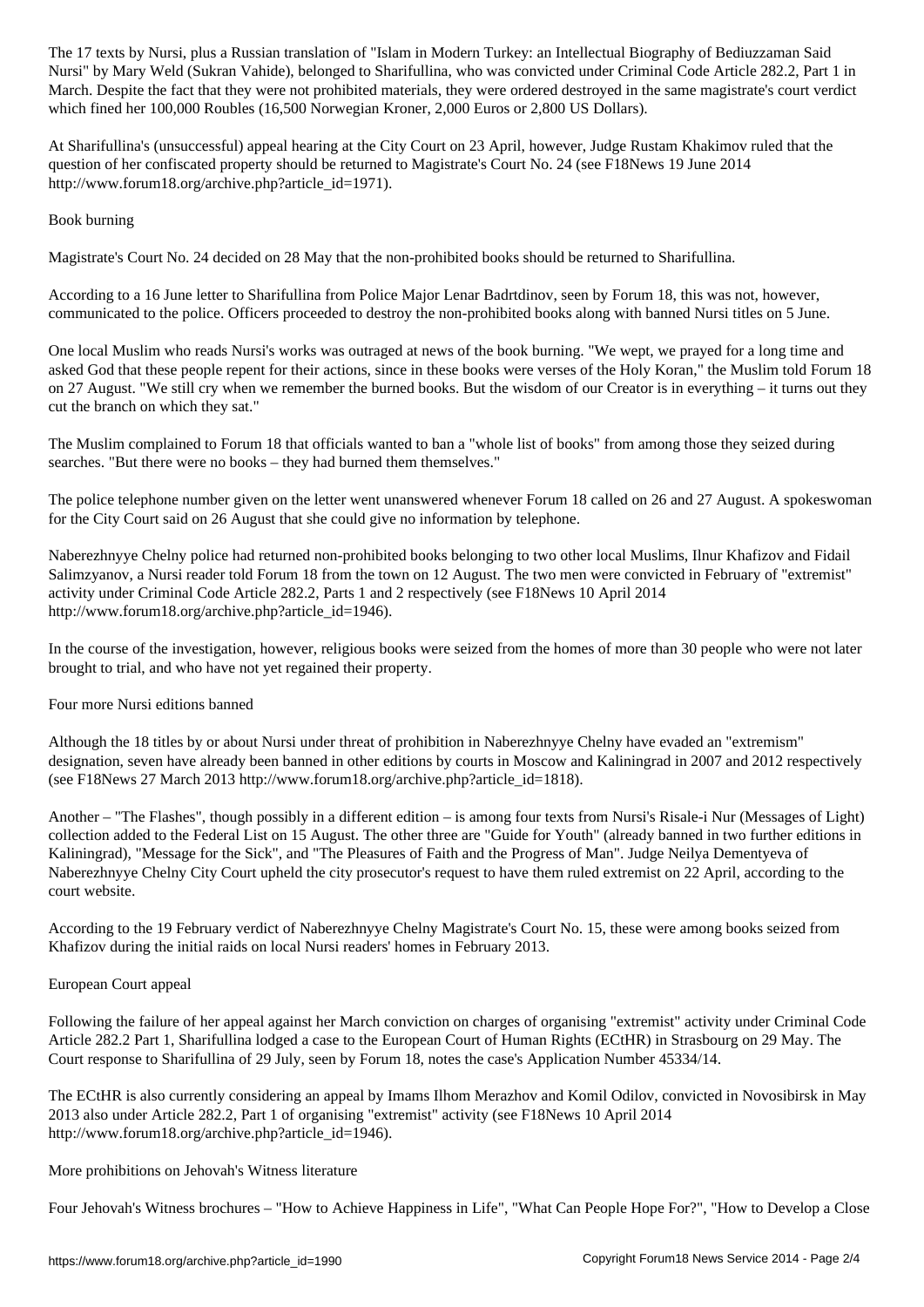On 31 July, the Prosecutor's Office of Barnaul in Altai Region reported that the city's Central District Court had upheld its request to ban the texts, which officials had found being distributed by Jehovah's Witnesses in the city.

City prosecutor Vladimir Yelizarov claimed in the press release that the literature contained "information and statements [which] offend religious feelings, degrade human dignity on the basis of religion, and promote the exclusivity of one religion over another, which indicates the presence of signs of incitement to religious hatred, religious discrimination, and the violation of human rights".

The brochures' content is identical to that of "What does the Bible really teach?", which has already been banned in two different editions: first, by Rostov Regional Court in September 2009, a ban upheld by the Supreme Court in December 2009 (see F18News 8 December 2009 http://www.forum18.org/archive.php?article\_id=1385); and second, by Soviet District Court in Krasnoyarsk in February 2013. The Rostov ruling also dissolved the Taganrog Jehovah's Witness congregation (see F18News 19 August 2014 http://www.forum18.org/archive.php?article\_id=1986).

On 5 August 2014, Kurgan Regional Court also decided the texts were "extremist", upholding a City Court ruling of 23 December 2013 (see F18News 27 January 2014 http://www.forum18.org/archive.php?article\_id=1920).

In the court verdict, seen by Forum 18, the four brochures are described as containing "information aimed at promoting the superiority of the beliefs of Jehovah's Witnesses and the falsity of other faiths and churches, as well as incitement to hatred and hostility towards religious leaders and people who are not Jehovah's Witnesses". However, the verdict gives no quotes from the texts to illustrate its contentions.

Jehovah's Witnesses themselves pointed out that they had not been invited to defend the texts in the initial City Court proceedings, and that the decision violated their freedom of religion and expression. They also argued that the court's conclusion was based on a non-expert and non-independent evaluation of the material, and that it was aimed at "limiting the rights of believers to distribute and use for preaching religious sources based on the Bible". The appeal judges, however, noted that the brochures are reprints of an already-banned book, and concluded that the charges were therefore foreseeable.

### Website bans

Russia's anti-"extremism" legislation is also used against religious material online. Access to religious material on the internet is blocked when a court rules that a website or webpage is extremist and it is added to the Unified Register of Banned Sites, maintained by the Federal Service for Supervision of Communications, Information Technology, and Mass Media (Roskomnadzor).

Recent cases noted by Forum 18 principally include the blocking of sites which contain material already ruled "extremist" and prohibited from distribution in hard copy. A separate court decision is necessary to ban the online version of material already prohibited from offline distribution. A previous "extremism" ruling is not, however, essential for a website to be blocked.

On 30 July at Saratov District Court, Judge Tatyana Midoshina decided to restrict access to individual pages of www.mirknig.com hosting already-banned works. According to the written verdict, seen by Forum 18, the Region's Voskresenskoe District Prosecutor initiated the case after monitoring by prosecutors and police found the site gave free access to, among other books, Kuliyev's "Way to the Koran".

Kuliyev's book has twice been banned in different editions: first, by Orenburg's Lenin District Court on 21 March 2012; and second, by Omsk's Kuibyshev District Court on 12 July 2012.

On 14 May 2014, Astrakhan's Kirov District Court found that "Fortress of a Muslim", another text banned in the Orenburg decision, was available for download and purchase from a site which "did not require pre-registration or a password" and where "every user could become familiar with the contents", according to the verdict, seen by Forum 18. (The name of the site was redacted in the published text of the verdict.) In her ruling, Judge Yuliya Goncharova obliged the internet provider Rostelekom to block access to the site.

The presence of Muhammad al-Tamimi's "Book of Monotheism" (banned by Savelovsky District Court in Moscow on 2 April 2004) was the reason for the blocking of www.way-to-allah.com/ru/library, a collection of Islamic books, on 11 August after a court decision of 9 June. It was similarly the reason for the blocking of three other websites by Duldurga District Court in Transbaikal Region on 26 May. Court chairwoman Olga Zamiyenova told Forum 18 that al-Tamimi's text was found on www.nurr.ru/connekt, refdb.ru/look/1231783.html, and bibliotekaislama.wordpress.com/2012/04/24 during monitoring of telecommunications services at three schools in the District.

The principal Russian-language resource for the study of Nursi's works, www.nurru.com, was added to the Register on 11 July as the result of a 9 April court decision.